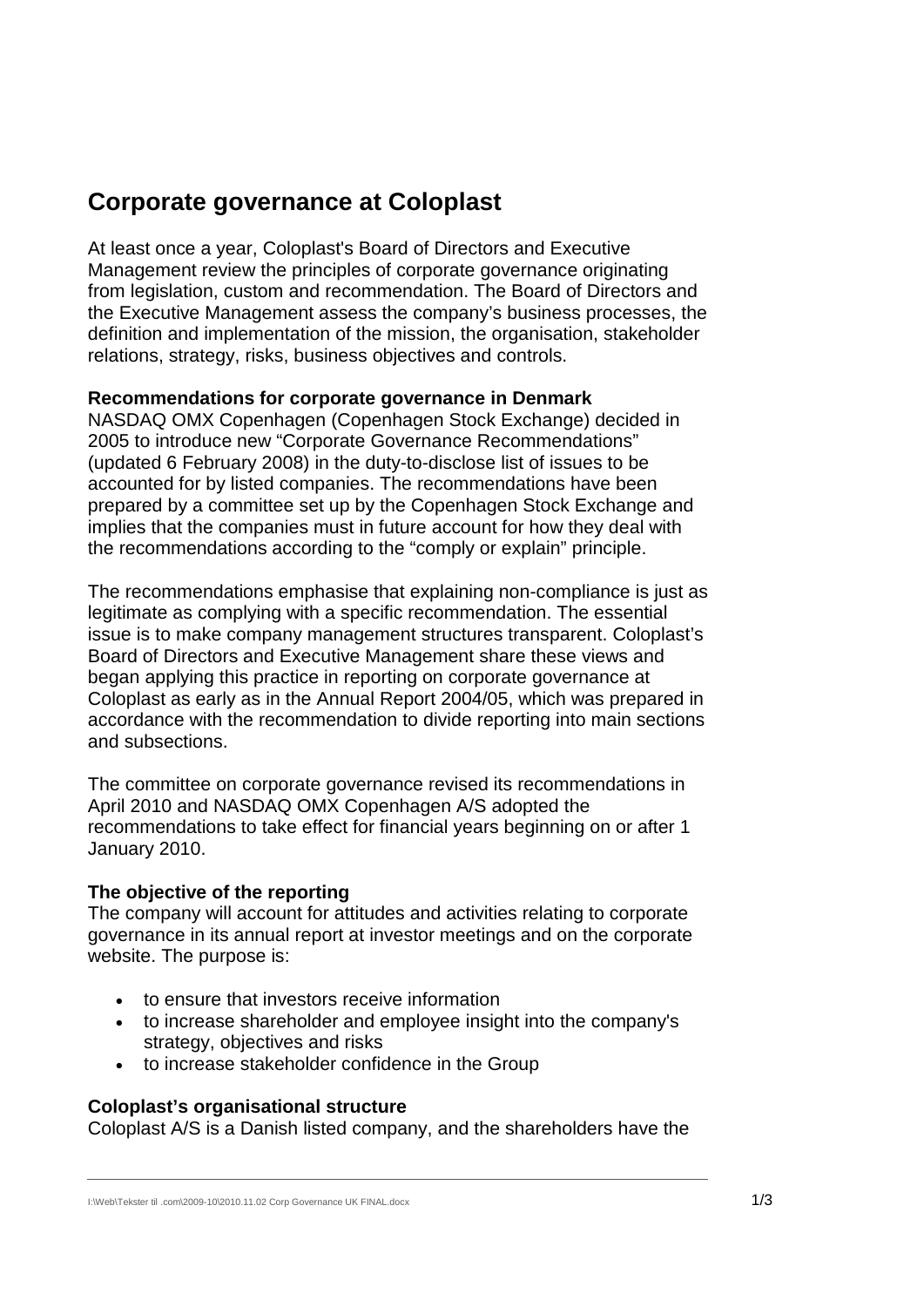ultimate authority of the company by virtue of their power to make resolutions at general meetings. The management structure includes a Board of Directors and an Executive Management.

#### **Board of Directors**

The Board of Directors consists of seven members elected by the company in general meeting and three members elected by the employees as provided by Danish law.

The following Board members are elected by the company in general meeting for terms of one year:

Michael Pram Rasmussen, Chairman\* Niels Peter Louis-Hansen, Deputy Chairman Sven Håkan Björklund\* Ingrid Wiik\* Per Magid Torsten Erik Rasmussen\* Jørgen Tang-Jensen\*

The three members elected by the employees are:

Knud Øllgård Mads Boritz Grøn Thomas Barfod

The employees will elect board members for a new four-year term in November 2010.

\*) Board members who are considered to be independent.

The Board of Directors determines the company's objectives, strategies and action plans. On behalf of the shareholders, the Board of Directors supervises the company's performance as well as its organisation and dayto-day management. The Board of Directors also sets guidelines for the Executive Management's execution of the day-to-day management of the company and for assigning tasks among the individual executives. No one person is a member of both the Coloplast Board of Directors and the Executive Management and no Board member is a former member of the Coloplast Executive Management.

### **Executive Management**

The Executive Management is responsible for the day-to-day management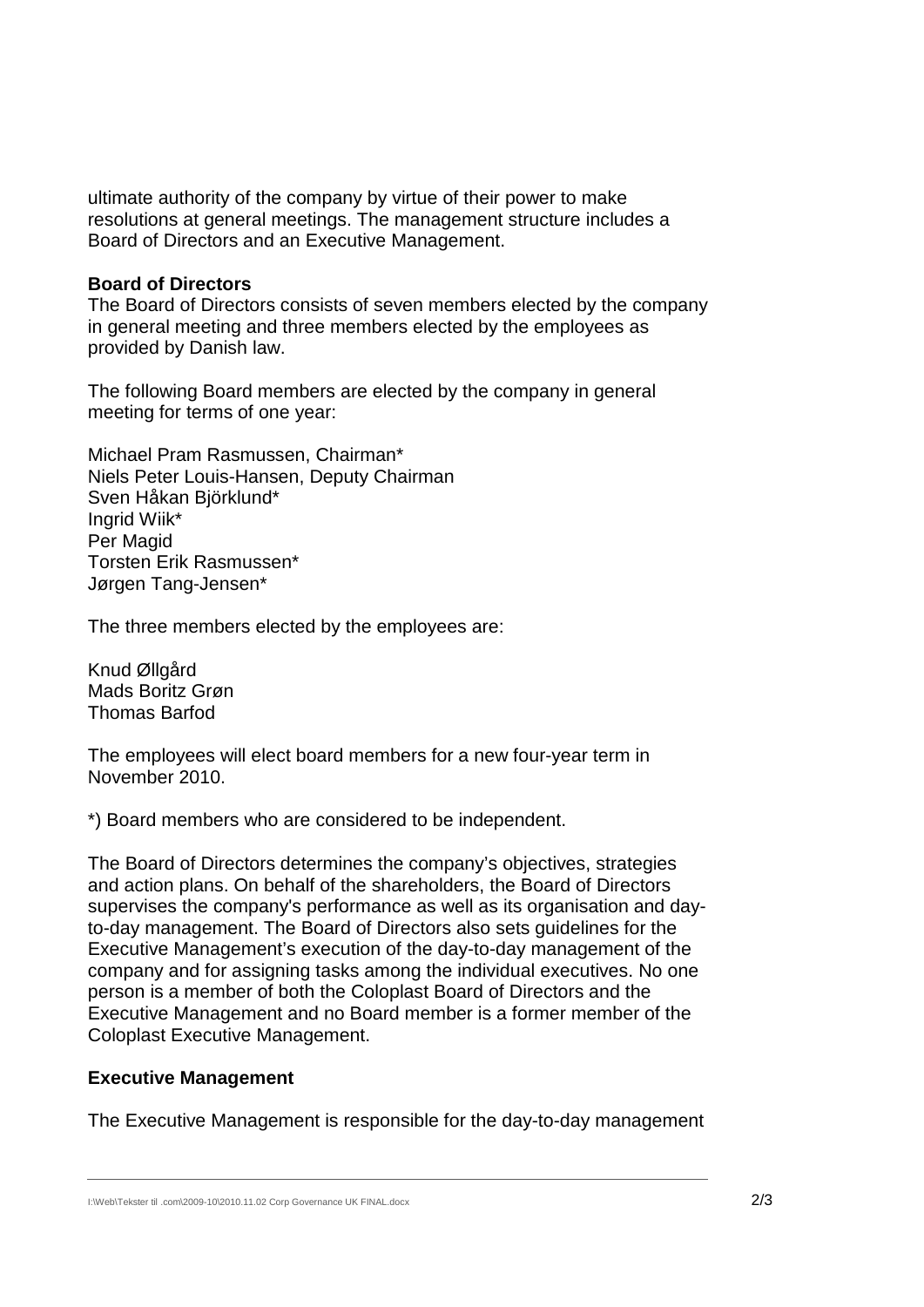of the Coloplast Group and consists of two members:

Lars Rasmussen, President & CEO Lene Skole, Executive Vice President, CFO

The Executive Management presents to the Board of Directors the company's overall objectives, strategies and action plans as well as a development framework for operations, capital expenditure, financing and cash flows. The Executive Management has the right and a duty to attend Board meetings unless otherwise agreed case-by-case by the Board.

In the normal course of the day-to-day management of the company, the Executive Management holds meetings with other members of senior management. An internal document describes the structure of the meetings at Coloplast attended by the Executive Management. The Executive Management participates in meetings with investors and equity analysts.

### **Corporate governance at Coloplast**

- 1. The role of the shareholders and the interaction with the Management
- 2. The role of the stakeholders and the importance to the company
- 3. Openness and transparency
- 4. Duties and responsibilities of the Board of Directors
- 5. Composition of the Board of Directors
- 6. Remuneration of the Board of Directors and the Executive Management
- 7. Risk management
- 8. Audit

### **1. The role of the shareholders and the interaction with the Management**

### **Ownership and communication**

Coloplast communicates with its shareholders by telephone, e-mail, through annual reporting, announcements, the corporate website, at general meetings and investor meetings which may be face-to-face or be in the form of telephone conferences. We follow the technological advances on an on-going basis and have considered holding partially electronic general meetings and web casting. For the time being, however, such solutions have not been found relevant.

# **Capital and share structure**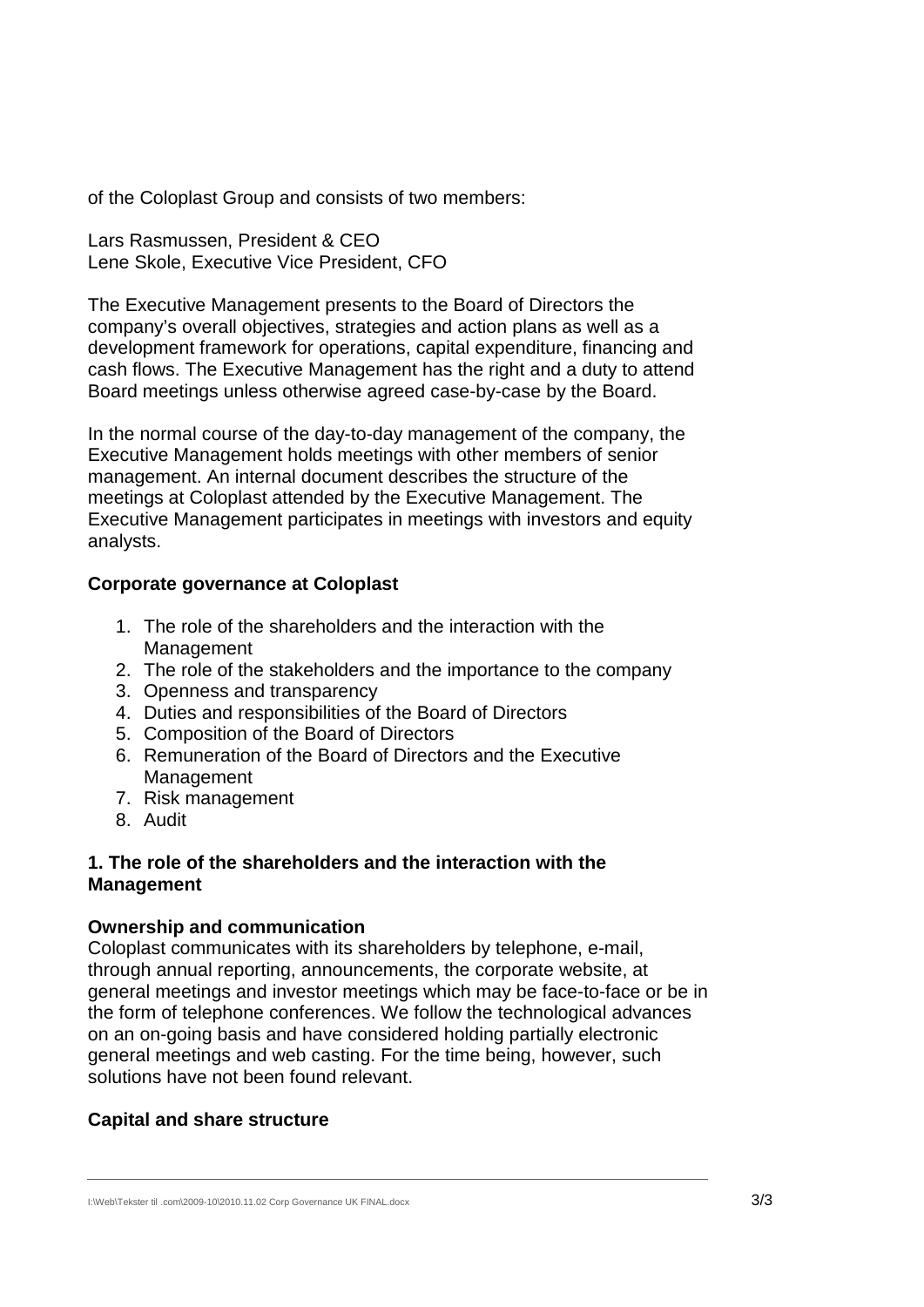The Board of Directors regularly reviews the company's capital structure, and considers whether it is consistent with the interests of the company and the shareholders. It also makes plans annually for the development of the capital and share structures. The assessment of the capital structure includes the company's credit rating and the potential for allocating a positive cash flow purchasing own shares or for increasing the payout ratio to the shareholders.

Coloplast has two share classes: 3.6m class A shares entitling the holders to ten votes per A share and 41.4 m class B shares entitling the holders to one vote per B share. Both share classes have the same unit price – DKK 5.00 per share. In 1983, Coloplast's class B shares were listed on the Copenhagen Stock Exchange while the class A shares remain nonnegotiable instruments. Any change of ownership for class A shares will require the consent of the Board of Directors. The distribution of the shareholders in the different categories is stated annually in the annual report. The Board believes that this share structure has benefited Coloplast's development and that maintaining this structure will be to the benefit of all the company's shareholders.

#### **The general meetings**

A general meeting is the ultimate authority of the company. A general meeting is convened with a minimum of eight days' and a maximum of four weeks' notice. The notice, convening a general meeting including all proposals, is published through the Copenhagen Stock Exchange. In addition, the notice is sent to all registered shareholders. Shareholders who have so requested will receive a copy of the annual report with the notice. The time, venue and agenda of the general meeting will be published in certain national newspapers.

Not later than eight days before a general meeting, an agenda, complete with all proposals to be made to the general meeting and in the case of the annual general meeting, the audited annual report will be available for inspection at the company's registered office and the Coloplast website.

Any shareholder will be granted admission to the general meeting if he or she has obtained not later than three days prior to the meeting, an admission card from the company's office against documentation of her or his shareholding or reference to the registration of such shareholding.

The company considers registration of shares in the name of the holder a significant advantage, because that gives the company an opportunity to communicate directly with the shareholder.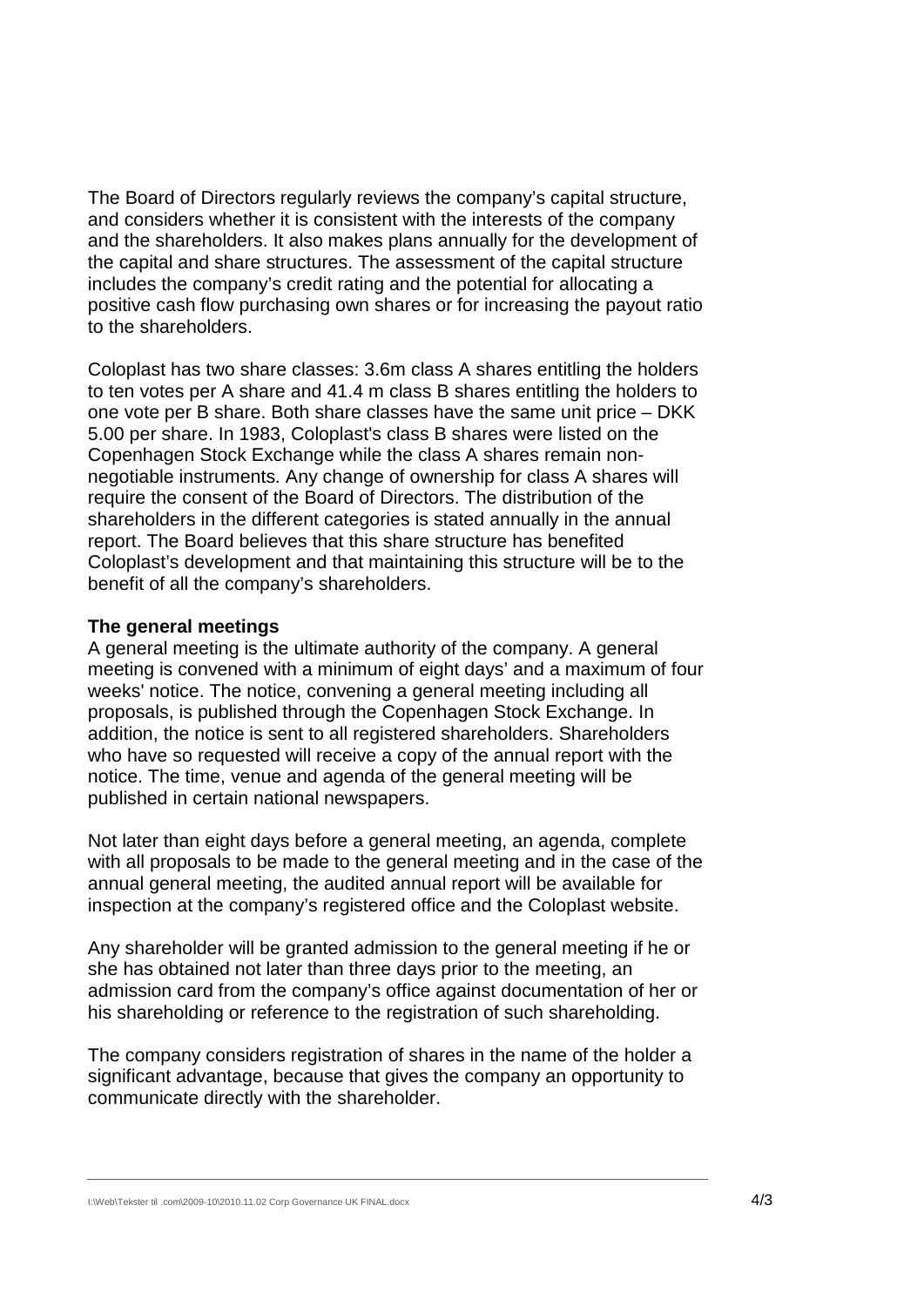Shareholders are entitled to vote if their shares have been registered in the register of shareholders, or if they have filed and documented their share purchase prior to the particular general meeting being convened. Voting rights may be exercised through an agent, who must present a written, dated instrument of proxy. The letter including the agenda of the general meeting includes an instrument of proxy authorising the Board of Directors to exercise the vote. Proxy may be given for each proposal separately or for all proposals jointly.

At the annual general meeting the revised annual report is presented for approval. Moreover, members are elected to the Board of Directors and auditors are appointed. Shareholders may cast their votes on individual candidates for the Board of Directors, and the Board members are elected periods of one year at a time.

All shareholders may make proposals or ask questions. Proposals for discussion at the annual general meeting must be received by the company's Board of Directors no later than 1 November of each year.

The Board ensures that the notice to convene the meeting adequately presents the issues included in the agenda.

The date of the company's annual general meeting is published about 13 months in advance.

### **Takeover bids**

Apart from the different weights of voting rights between classes A and B shares, no precautions against takeover bids have been taken by way of a ceiling on votes or limitation of the amount of shares owned. If a takeover bid is made, the company will consider the specific case. The Board has laid down adequate procedures for handling such situations.

### **2. The role of the stakeholders and the importance to the company**

#### **Policy**

The company has accepted and published a policy for the approach to its stakeholders through its Mission, Values and Vision.

### **The role of the stakeholders**

Coloplast's products are supplied through dealers, through hospitals or together with the company's own advice directly to end users. The current trend is towards more direct contact with end users. No matter how the products are supplied, Coloplast wishes to form the closest possible ties with customers in order to enhance value creation. The needs and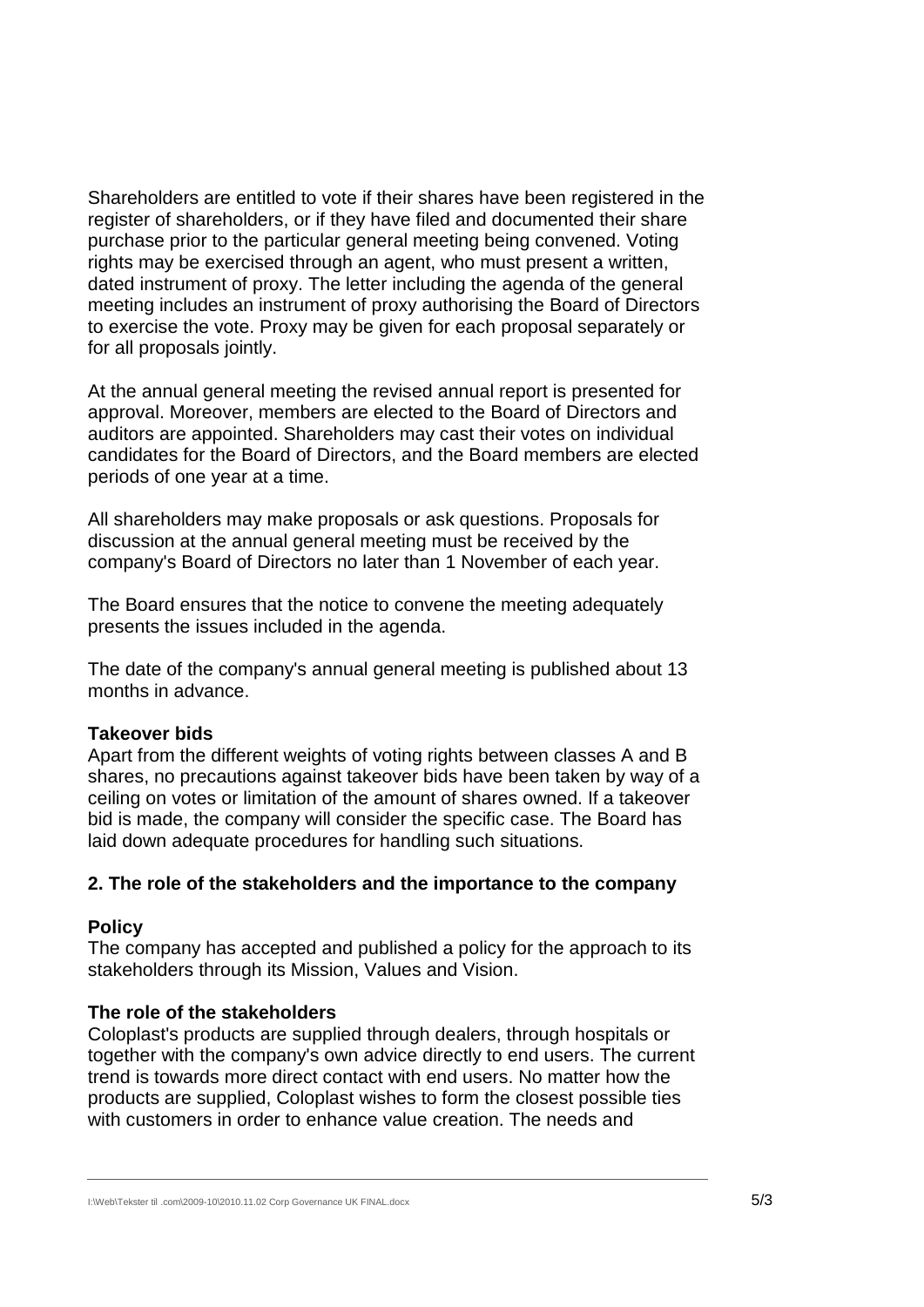expectations of our customers change over time and the Coloplast must constantly be willing to change with them. Healthcare professionals and users are involved in the development of new products and services on an on-going basis.

Each individual employee's personal and professional development is important to the continued growth of the company. The requirements to adaptability, knowledge sharing and training of new skills are growing, giving our employees greater independence and a more varying work day. Coloplast wishes to attract and retain people who thrive in an active environment and who consider their employment with us a learning process.

Coloplast takes responsibility for contributing actively to a sustainable development. The company wishes to contribute to improving the quality of life of the users of our products and services without reducing the quality of life of others. Coloplast's initiatives for social responsibility, contributions to society through taxes and duties, environmental management and partnerships with educational institutions all add to overall value creation in society.

An integral part of Coloplast's management philosophy is to achieve balanced value creation for the company's stakeholders both in the short and the long term. The management believes that such balance will also maximise value generation for the shareholders.

### **3. Openness and transparency**

#### **Information**

Coloplast has defined a general communication policy available from the company's corporate website. The website includes a number of other policies relating to the company's stakeholders. The company complies with the rules laid down by the Copenhagen Stock Exchange regarding companies' duty to disclose information through announcements, periodical financial statements and the annual report.

The consolidated financial statements are presented on a quarterly basis to analysts, investors and the press. The management takes part in a number of meetings about the Group's financial statements with its stakeholders, primarily employees, shareholders and analysts. All information released to the public is available both in Danish and English on the corporate website.

#### **Investor relations**

A policy has been established for the communication of information to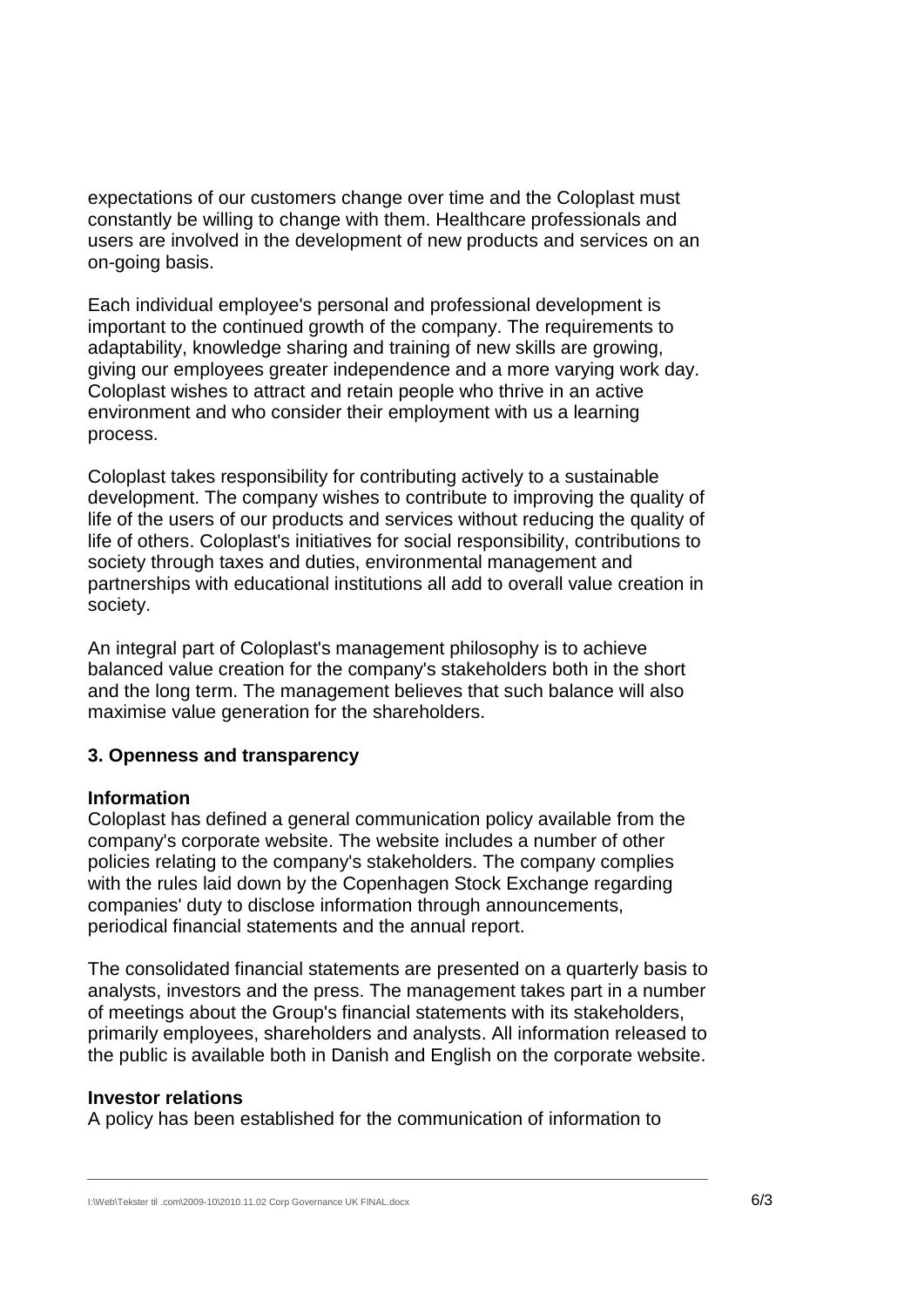shareholders and investors. According to this policy, the Executive Management and the Investor Relations team are responsible for the flow of information pursuant to guidelines agreed with the Board of Directors.

The communication of information complies with the rules laid down by NASDAQ OMX Copenhagen, comprising:

- Full-year, interim financial statements and the annual report
- Replies to inquiries from equity analysts, investors and shareholders
- Site visits by investors and equity analysts
- Presentations to Danish and foreign investors
- Capital markets days for analysts and investors
- Conference calls in connection with the release of financial statements
- Special investor section at Coloplast's corporate website

### **Annual report**

The annual report is presented in accordance with Danish legislation and Coloplast adopted IFRS effective from the financial year 2003/04. The company does not find it relevant to consider other accounting standards, e.g. US GAAP.

The Danish-language print version represents Coloplast's annual report. In order to meet the needs of the users of financial reports, we also publish an electronic version of the annual report at Coloplast's corporate website: www.coloplast.com. Both the printed and the electronic versions of the annual report are available in English.

#### **Quarterly reports**

Coloplast prepares quarterly interim reports to the Copenhagen Stock Exchange. These reports are available at the corporate website.

### **4. Duties and responsibilities of the Board of Directors**

### **Overall duties and responsibilities**

The Board is responsible for organising an executive management team and must approve general guidelines for the remuneration of executives. The specific pay of each executive is determined by the Chairman and Deputy Chairman of the Board of Directors.

The Board is responsible for ensuring proper organisation of the company's business activities, for ensuring that bookkeeping and asset management are monitored in a satisfactory manner and for ensuring that the company's capital resources are always aligned with the company's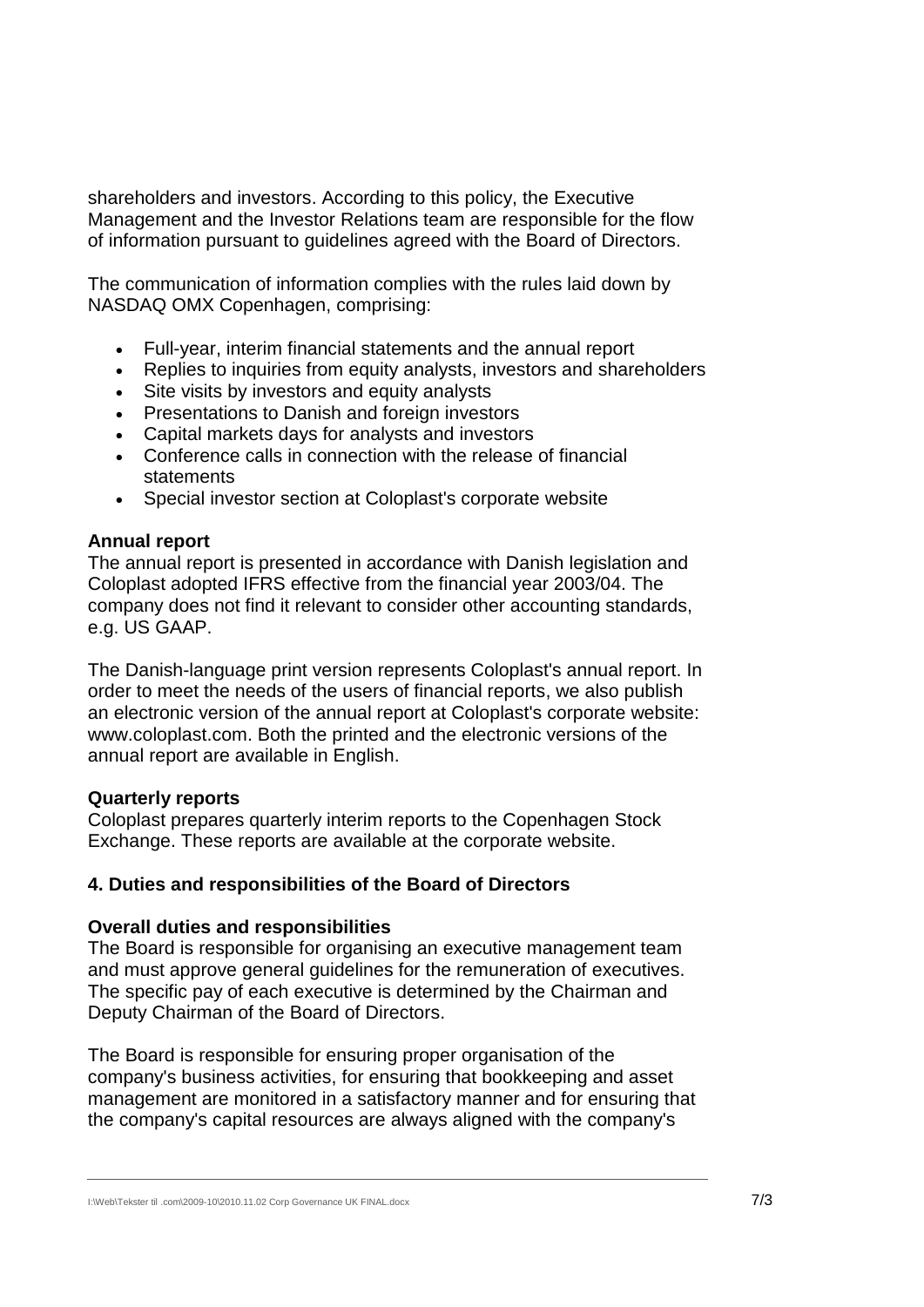operations.

The Board decides any issues which are unusual by nature or extent given the company's situation. However, the Executive Management may take action as required in such cases if it is not possible to await the Board of Director's decision without significantly jeopardising the company's business. However, the consent of the Chairman of the Board of Directors should always be obtained if at all possible.

#### **Duties of the Chairman**

The Chairman of the Board of Directors maintains an on-going dialogue with the chief executive officer about the company's operations and assesses on the basis of this dialogue the need to communicate details to the rest of the Board.

A Board member or an executive may request a board meeting to be held by contacting the Chairman, who presides over board meetings and ensures that records of the meetings are kept.

The Chairman and the Deputy Chairman of the Board of Directors make an annual evaluation of the work performed and the results achieved by the Executive Management. In addition, the Chairman consults with the Board of Directors on the structure and efficiency of their work.

#### **Procedures**

A set of procedures governs the work of Coloplast's Board of Directors. These procedures are reviewed annually by the full Board to ensure that they match current needs. The procedures set out guidelines for the activities of the Board of Directors including the supervision of the company's organisation, day-to-day management and results.

The Board will meet right after the conclusion of the annual general meeting to elect its Chairman and Deputy Chairman. The Board assumes the duties and powers of the Chairman in his absence.

#### **Information from the Executive Management to the Board of Directors**

At each Board meeting the Executive Management will report on the company's business activities. The Executive Management will present the financial statements for each respective quarter, including income statement, balance sheet, investments, cash flows and capital resources. As well as reports for each of the main business areas.

Prior to scheduled meetings the Executive Management will brief the Board members on important issues, e.g. revenue performance.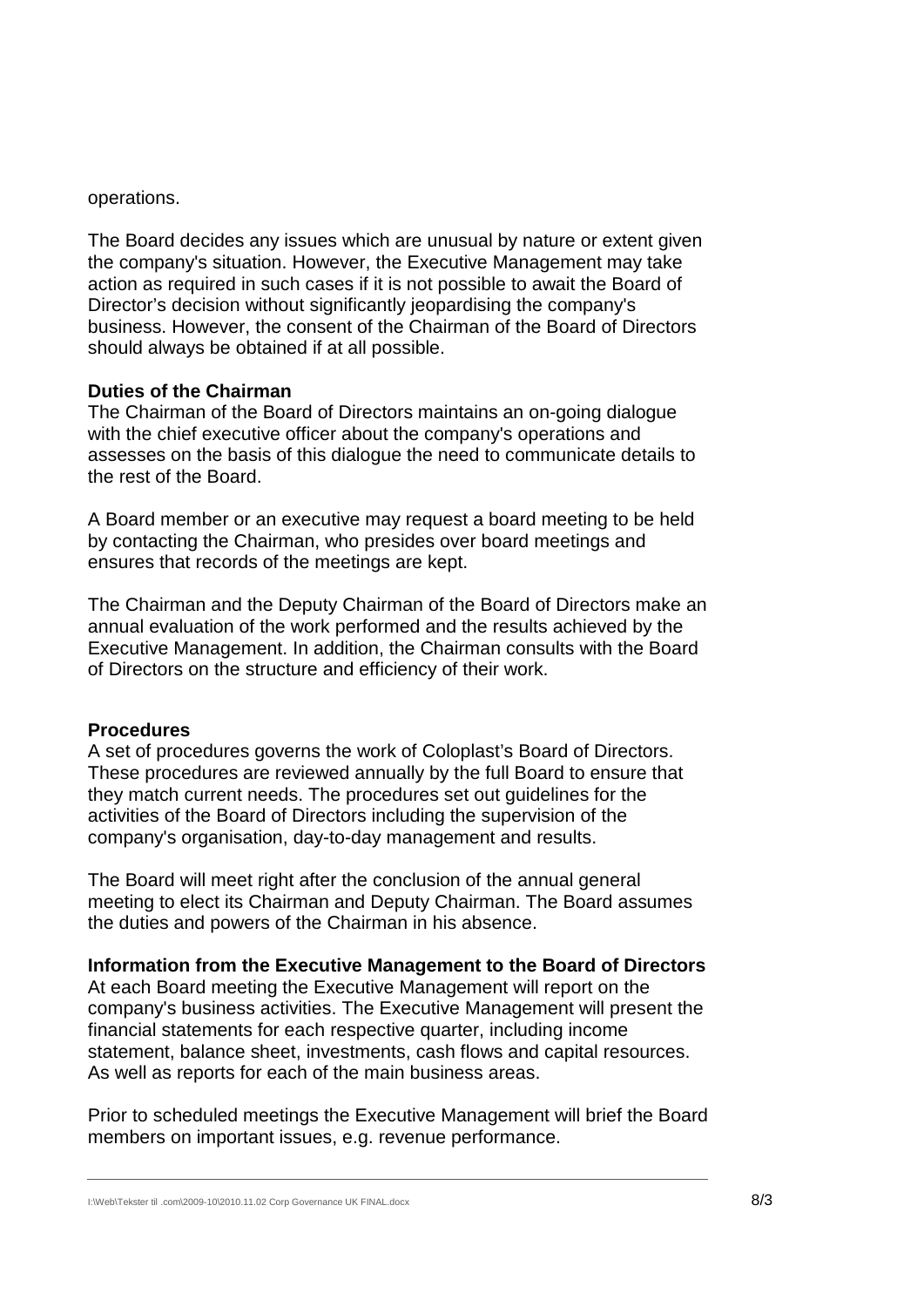The dialogue between the Board of Directors and key senior managers other than the Executive Management is ensured by inviting key senior managers to make presentations to the Board of Directors. If a Board member wishes to receive more information, such information will be given through the Chairman.

### **5. Composition of the Board of Directors**

#### **Recruitment and election**

As Coloplast's supreme management body approves decisions of a strategic and fundamental nature. It is important to recruit people to the Board of Directors who possess, between them, competences enabling them to handle the interests of the shareholders and the employees in the best possible manner with due regard for the company's other stakeholders.

The CVs of the individual Board members are made available to the public. Together with the notice to convene the general meeting, the Board of Directors makes available to the public the profiles and backgrounds of the candidates for the Board of Directors – both in connection with new elections and re-elections. A Board member whose employment changes during the period for which he is elected should inform the Chairman about the change.

### **Introduction and training**

When new members are recruited to the Board of Directors, each new member will review with the Chairman any needs for additional information or training in order to fulfil the duties on the Board of Directors. If necessary, the Chairman will schedule an individual information session or training programme for the relevant member.

Board members elected by the employees will be offered one or more courses introducing them to the work of the Board of Directors and they will also be offered a presentation of the company's operations by the Executive Management.

Coloplast prepares and publishes an overview of competences and knowledge areas which it is found desirable for the Board of Directors to cover between them. It is the responsibility of the Chairman to assess whether the Board members possess the combined knowledge relevant and necessary to manage the company. The basic competences the Coloplast Board needs to cover are: accounting and finance, manufacturing, logistics, global sales and marketing, general management,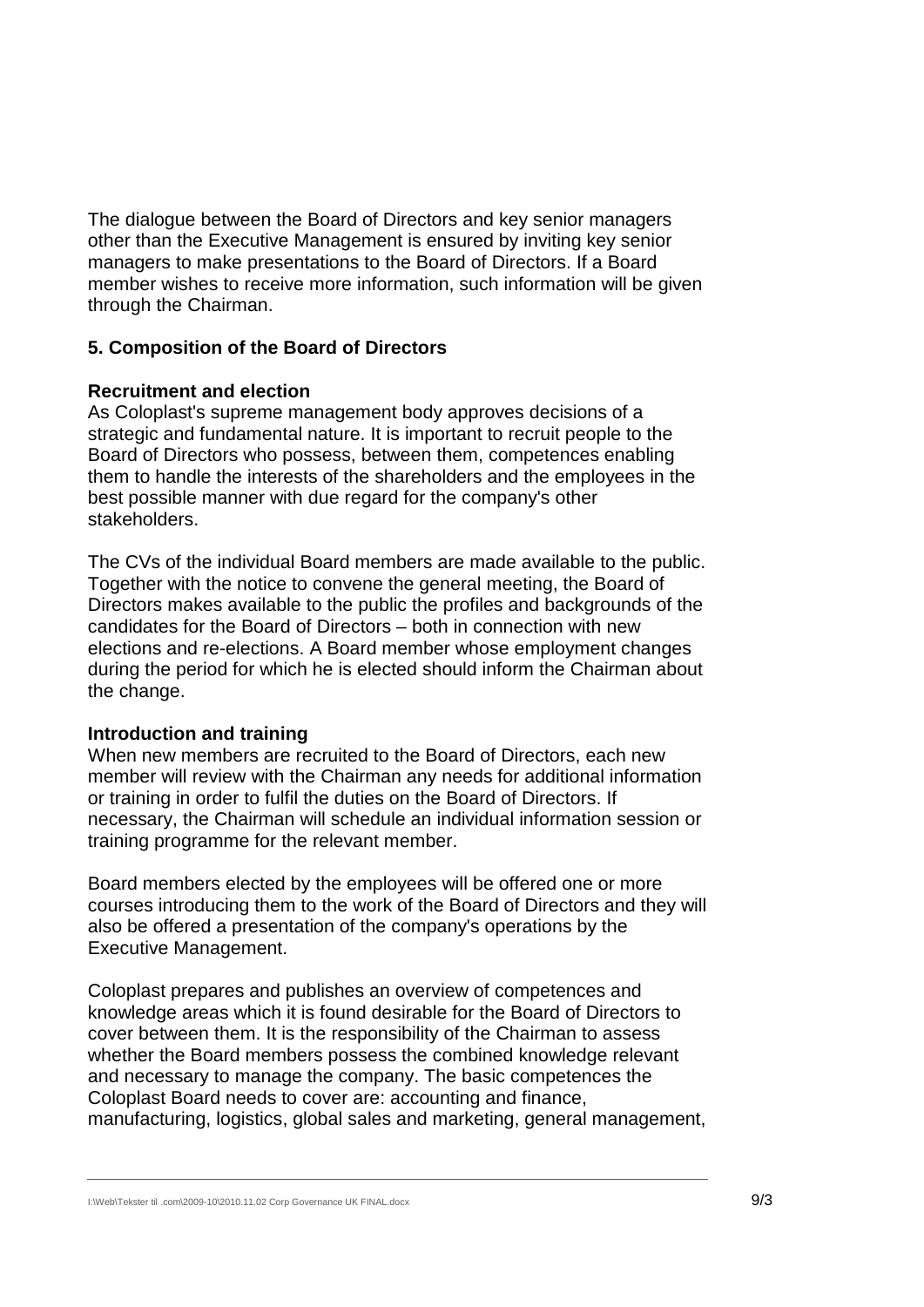innovation, legal affairs and acquisition.

#### **Number of Board members**

Considerations are made on an on-going basis as to whether the number of Board members is adequate to match the needs of the company. The articles of association provide for at least five and no more than eight members to be elected by the general meeting. In addition, the employees elect a number of members to the Board of Directors, currently three.

#### **Independence**

The majority of the Board members elected by the general meeting are considered by the Board of Directors to be independent of company interests. One major shareholder and one consultant hold membership of the Board. The list of Board members in the section "Board of Directors" above, it is indicated whether the Board of Directors considers each individual member to be independent. The Board members elected by the employees are, by virtue of their employment with the company, not considered to be independent. At Coloplast no Board member is also a member of the Executive Management.

#### **Board members elected by the employees**

In compliance with the Danish Public Companies Act, Coloplast's Board of Directors includes, in addition to the members elected by the company in general meeting, a number of members elected by the employees corresponding to half the number of members elected by the company in general meeting.

These members have been elected by written and secret ballot in a direct election where each employee of Coloplast A/S is entitled to a number of votes corresponding to the number of members to be elected, but only one vote per candidate. The Board members elected by the employees are elected for periods of four years.

To be eligible for election, a candidate must have been employed at Coloplast for a full year preceding the election. If a member ceases to be employed by Coloplast, he or she must resign from the Board.

Employee-elected Board members have the same rights, duties and responsibilities as the Board members elected by the general meeting and receive the same remuneration as the members elected by the general meeting.

#### **Frequency of meetings**

The Board holds at least five board meetings per year, at which all issues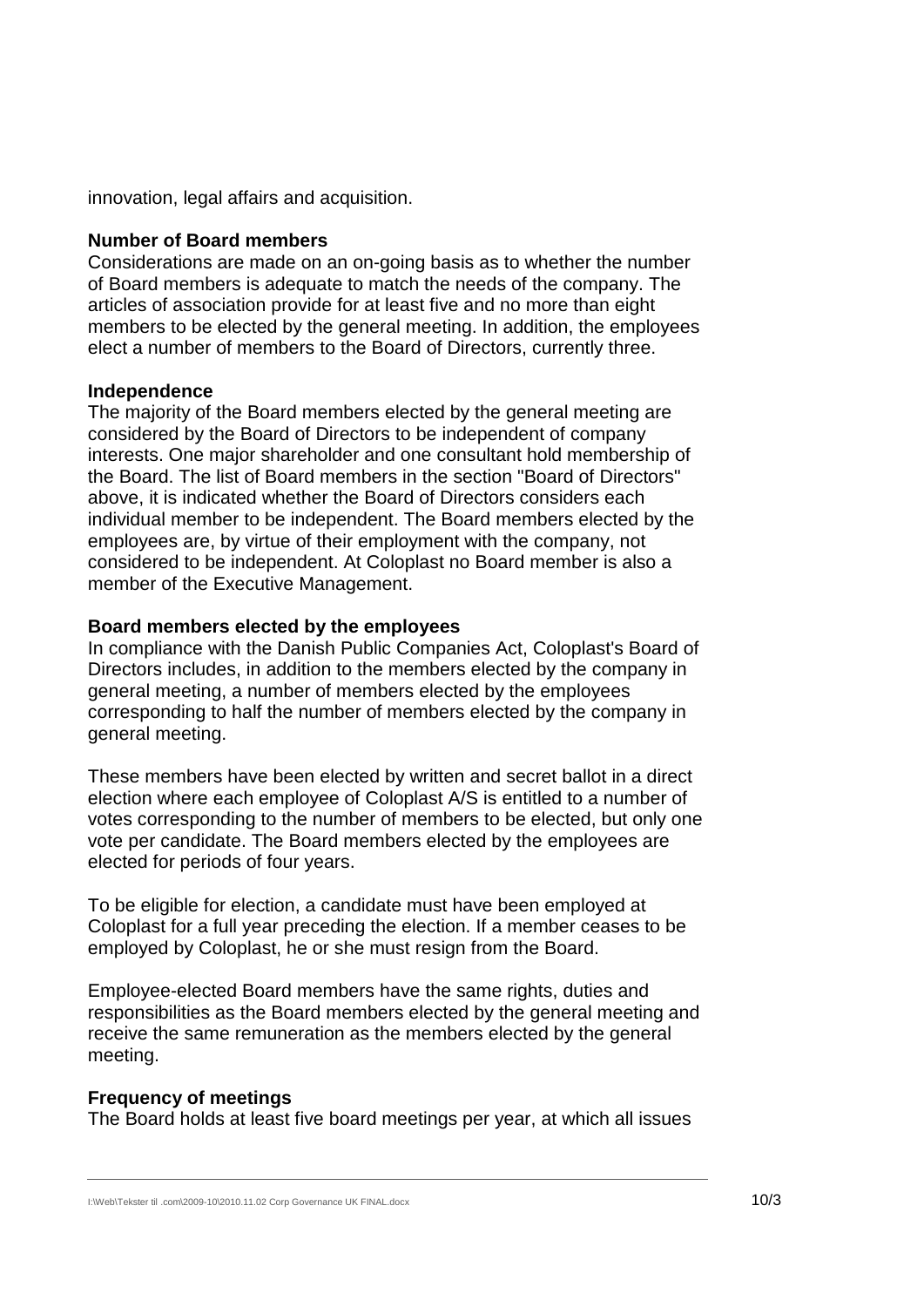relating to the overall development of the company are discussed. A meeting dedicated to strategy is normally held once a year.

The Executive Management in agreement with the Chairman ensures that the agenda and any written material to be considered by the Board is available well in advance of each meeting. The Chairman may decide, however, that material presented at a board meeting is only handed out during the meeting and handed back by the members at the closing of the meeting.

A Board member or an executive who disagrees with a decision taken by the Board of Directors is entitled to have his opinion entered in the records.

#### **Number of directorships**

As a minimum, the directorships held by members of the Board of Directors in other Danish companies are stated in the annual report. Coloplast's website provides information on other important positions held. The procedures of the Coloplast Board set no limits to the number of directorships or other positions held. It is customary for all Board Members to attend all Coloplast board meetings.

#### **Retirement age**

According to Coloplast articles of association, the retirement age for members of the Board of Directors is 70 years. The age and seniority on the Board of Directors are indicated for each member in the annual report.

### **Election period**

The company's articles of association provide for election of all Board members elected by the general meeting every year. There is no upper seniority limit for Board members, but it remains a special responsibility of the Chairman to make sure the Board of Directors encompasses both renewal and continuity.

### **Board committees**

The Board of Directors has established an audit committee.

#### **Audit committee**

The audit committee was established after the 2009 annual general meeting.

Click this link to read the terms of reference of the audit committee:

The audit committee assists the Board in monitoring accounting, auditing, control and other matters.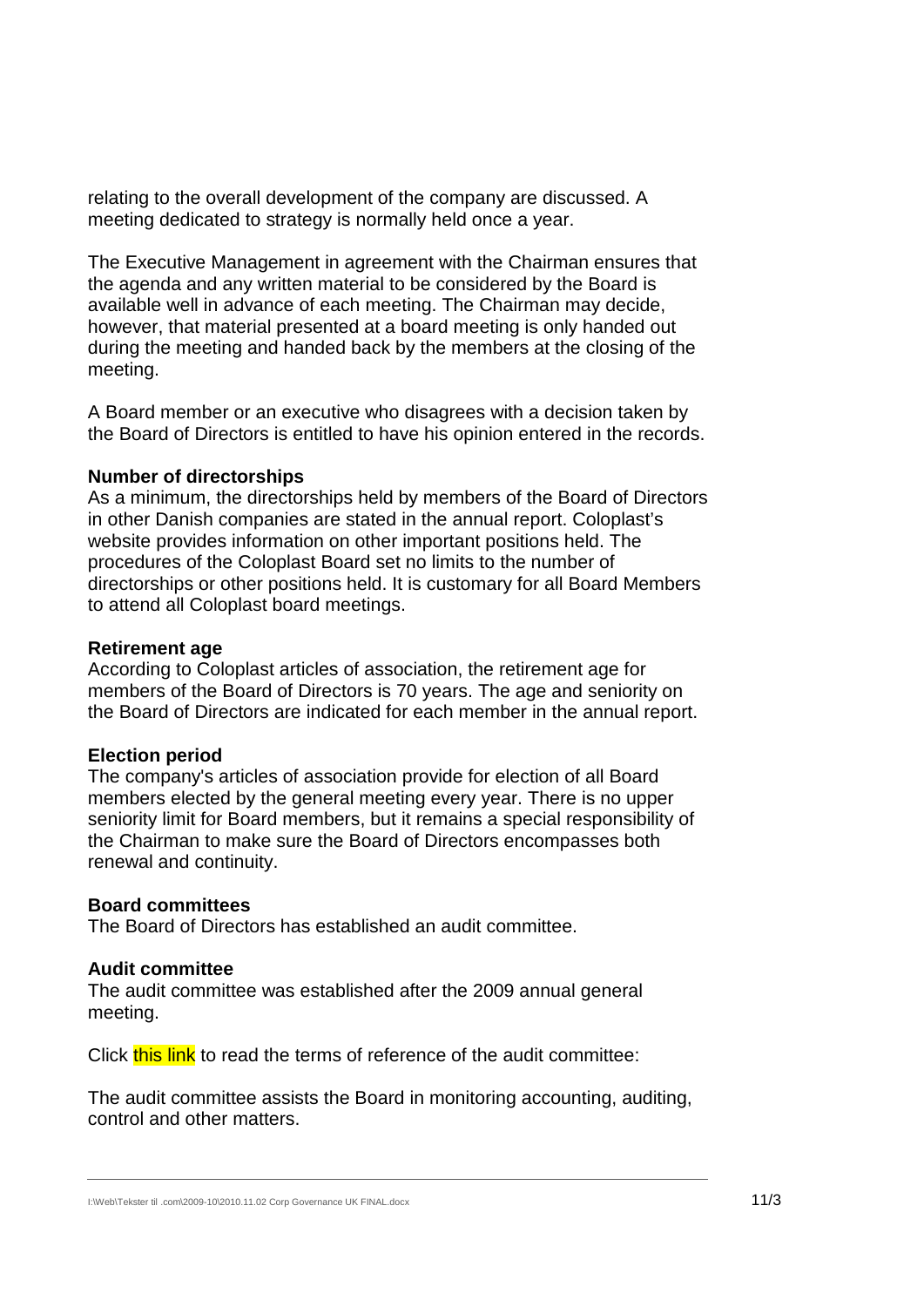The audit committee meets as and when required, but always at least twice a year.

Business to be considered at the meetings is set out in an overall committee working plan.

The audit committee consists of three Board members. Two of the members must be independent as defined by the Corporate governance Recommendations and must possess the necessary accounting qualifications.

The Board has appointed the following as members of the audit committee:

Michael Pram Rasmussen (Chairman) Niels Peter Louis-Hansen Jørgen Tang-Jensen

### **Assessment of the work performed by the Board of Directors and the Executive Management**

At least every other year, the Board of Directors assesses its working procedures and method of approach. Based on the assessment, the organisation and efficiency of the Board of Directors' work are discussed at a board meeting where any proposals for improvement are approved.

The Chairman and Deputy Chairman make an annual assessment of the Executive Management's work and results, including the cooperation between the Board of Directors and the Executive Management. The assessment and any follow-up activities are discussed by the full Board and are subsequently presented to the Executive Management.

### **6. Remuneration of the Board of Directors and the Executive Management**

### **General guidelines for the company's remuneration of members of the Board of Directors and the Executive Management**

### **Board of Directors**

Members of the Board of Directors receive a fixed annual fee. The Chairman and Deputy Chairman of the Board of Directors receive a supplement to this fee. The amounts of fees and supplements are approved by the shareholders and disclosed in the annual report. Fees are fixed based on a comparison with fees paid by other companies.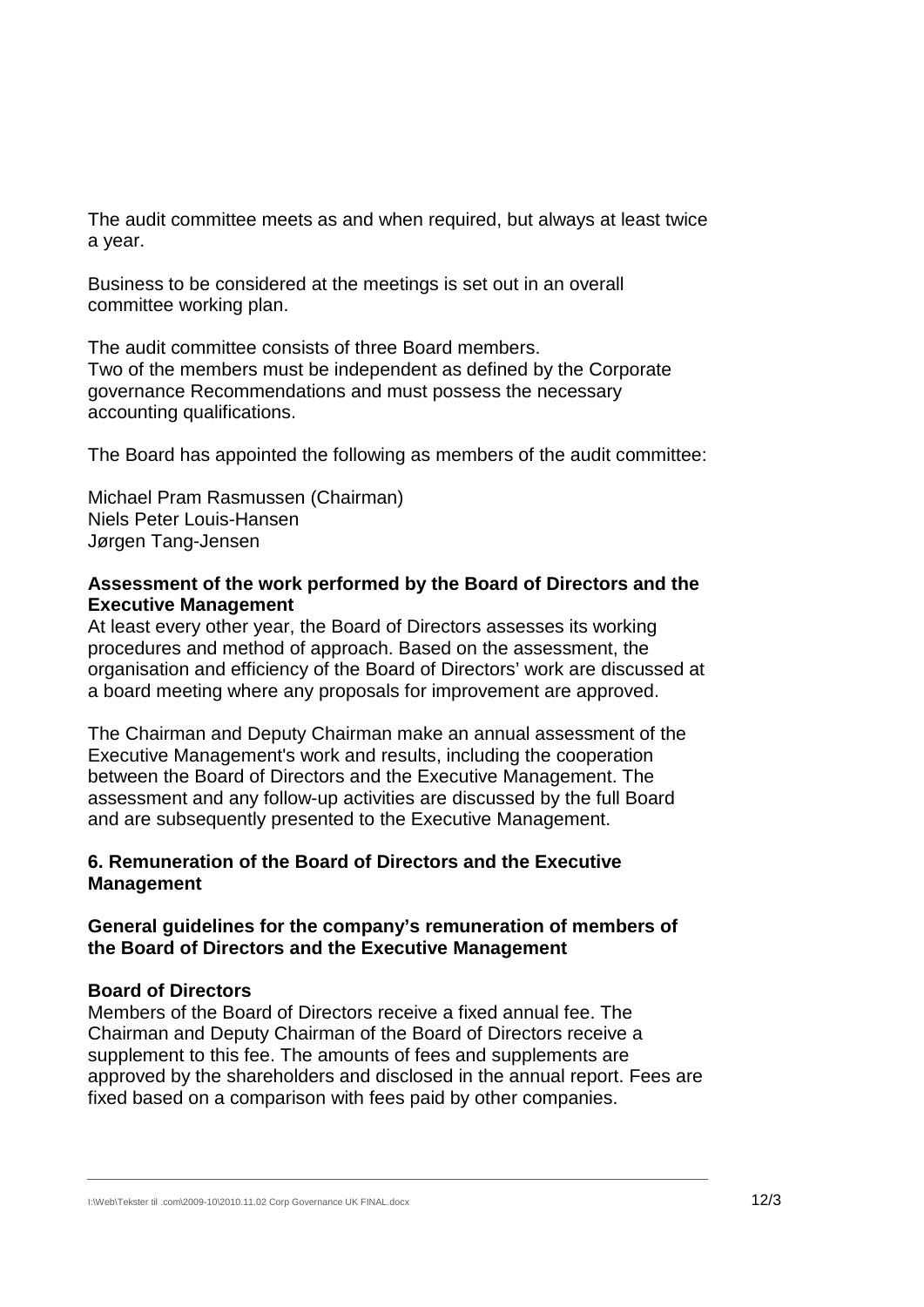Members of the audit committee receive a fixed annual fee.

Members of the Board of Directors receive no incentive pay.

#### **Executive Management**

The Chairman and Deputy Chairman of the Board of Directors perform an annual review of the remuneration paid to members of the Executive Management.

The remuneration paid to members of the Executive Management consists of a fixed and a variable part. The fixed pay consists of a net salary, pension contribution and other benefits. The value of each of those components is disclosed in the annual report for each member of the Executive Management.

As an element of the variable pay, members of the Executive Management may receive an annual bonus, subject to achievement of certain benchmarks. The bonus proportion varies among the members of the Executive Management, but is subject to a maximum of around 40% of the annual net salary. The actual bonus paid to each member of the Executive Management is disclosed in the annual report. At the date of adoption of these guidelines, the bonus benchmarks are based on value creation and profitability, but they may be changed by the Board of Directors. Any such change will be communicated in an announcement.

Another element of the variable pay is made up of options and is intended to ensure that the Executive Management's incentive correlates with the long-term creation of shareholder value. For that same reason, the option plan is revolving and not subject to achievement of defined benchmarks.

Members of the Executive Management are awarded a number of options each year with a value equal to four months' net pay. The value is calculated in accordance with the Black-Scholes formula. Options are awarded with a strike price which is 15% higher than the market price at the award date calculated as the average price of all trades on the last trading day of the calendar year. The members of the Executive Management pay 5% of the Black-Scholes value to the Company as consideration for the options. The options have a term of five years and are exercisable after three years. The number of options awarded to each member of the Executive Management and their value is disclosed in the Company's annual report. Options in the Executive Management share option plan are covered by the Company's holding of treasury shares.

The Executive Management is entitled to exchange a bonus corresponding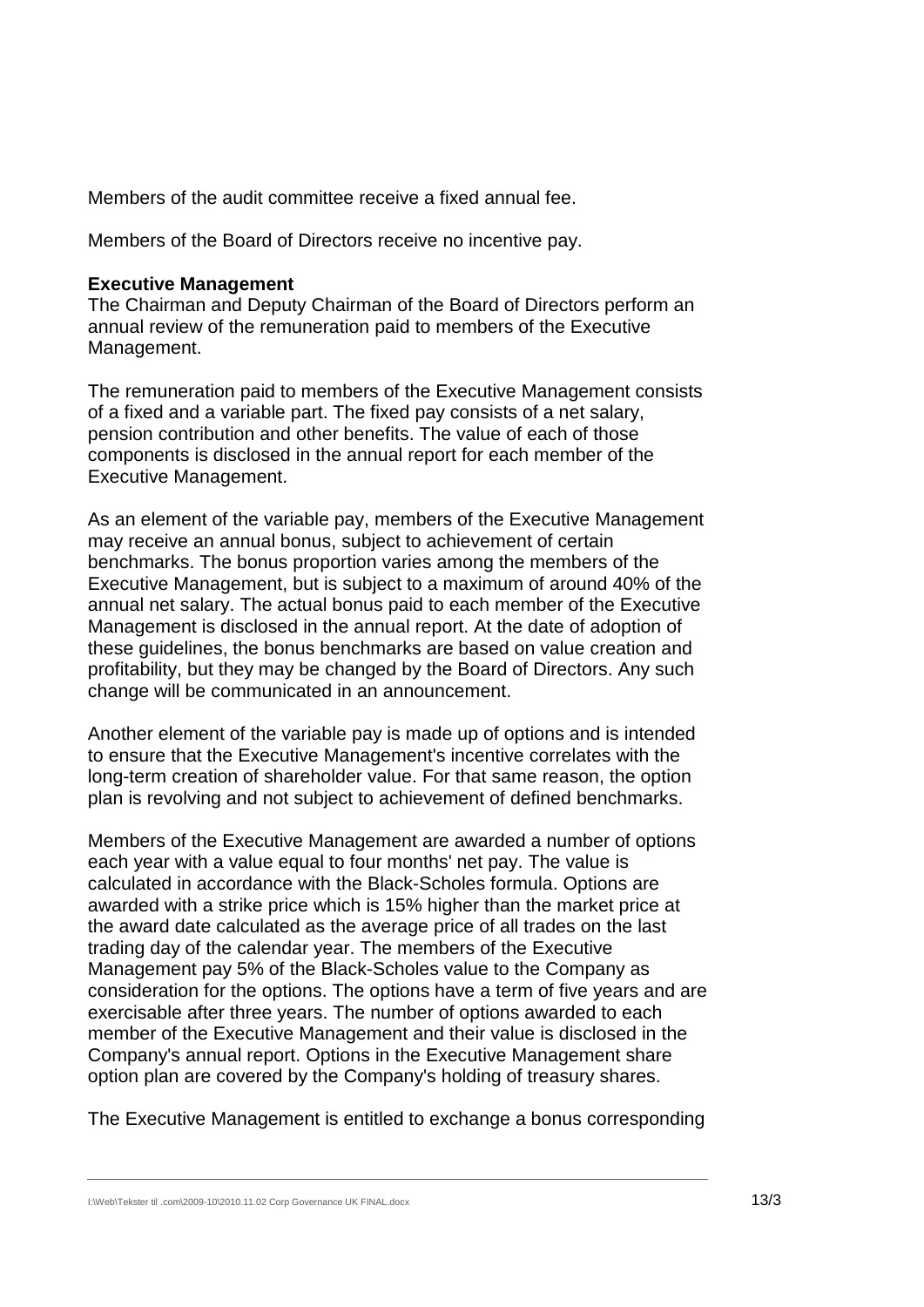to one month's net pay for a corresponding number of options on terms corresponding to those of the other options, see above. The Executive Management's choice to exchange the bonus shall be made upon the annual review of the Executive Management's remuneration and shall concern the award of options in the subsequent year.

In addition, the Chairman and Deputy Chairman of the Board of Directors perform an annual review of the remuneration paid to members of the Executive Management relative to the managements of other Danish companies.

#### **Severance schemes**

As at 30 September 2010, a provision of DKK 3m was made for a now discontinued post-service remuneration scheme for retired Board members. The scheme comprises 2 persons. When current executives leave the company, there will be no obligations apart from two years' pay.

### **7. Risk management**

The management in each of Coloplast's individual business units and staff functions is responsible for identifying and managing risk factors in their part of the organisation. The most significant risks are reported quarterly to Corporate Risk Management. This reporting process together with organisational risk interviews leads to a quarterly risk update for Executive Management and the Board of Directors.

The Executive Management is responsible for the company's overall approach to risk taking and for aligning this approach with Coloplast's overall strategies and policies. Executive Management is also responsible for validating risk responses to the most significant risks.

Quarterly the Board of Directors reviews and approves the conclusions and recommendations of the Executive Management.

Examples of the current risk landscape (the risk factors are not listed in any order of priority)

### **Attracting and recruiting employees**

To support Coloplast's objective to achieve profitable growth it is imperative that we continue to attract, retain and develop competent employees globally. At Coloplast, we have therefore had a number of global focus areas in 2009/10. Among the key initiatives are the attraction of specific target groups, selection of future employees during recruitment, follow-up on annual employee- and leader surveys with a global focus on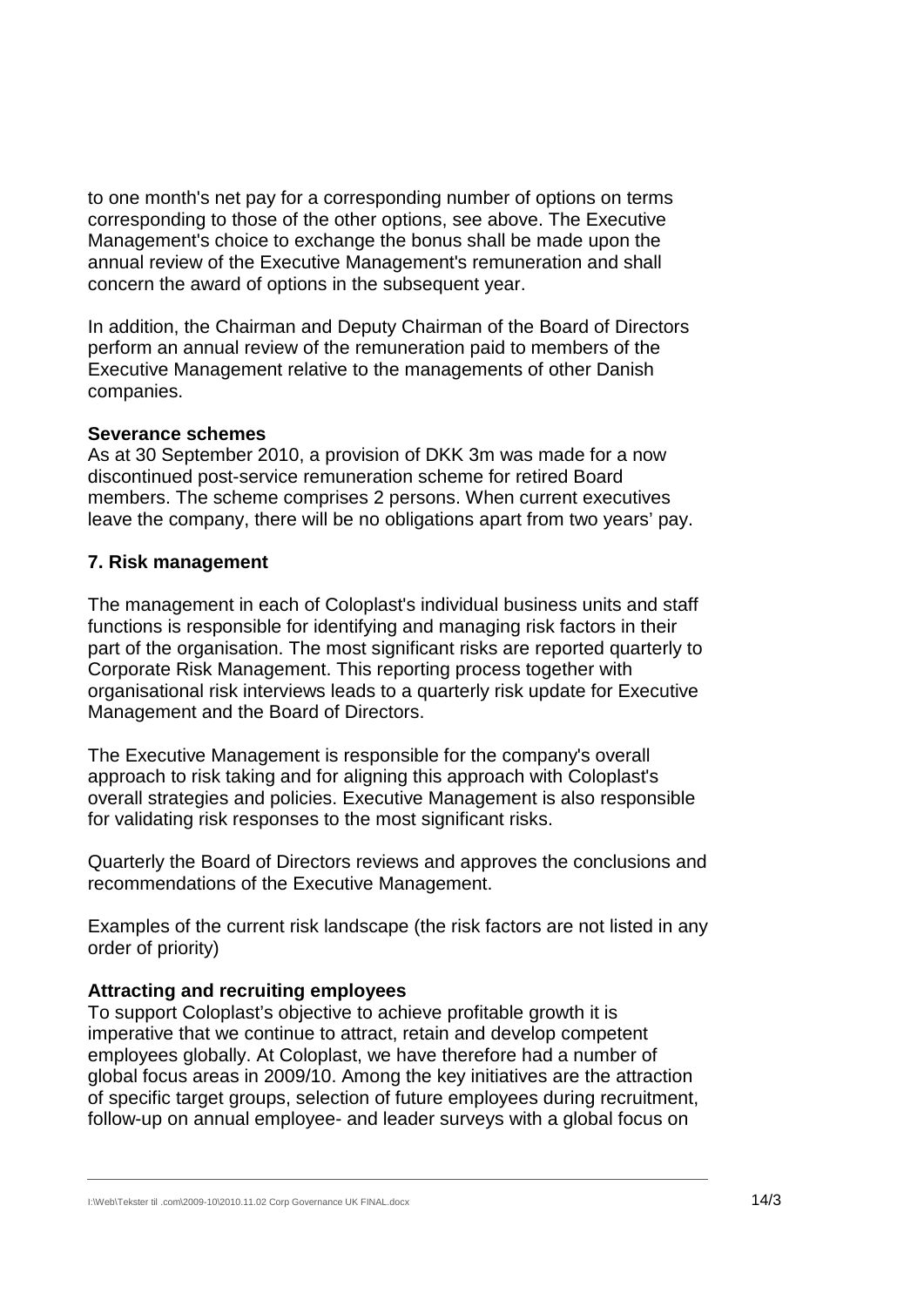strengthening the cooperation across the organisation, fortify on-the-job training and the establishment of a global talent scheme.

#### **Prices and regulation**

Most of Coloplast's products are sold at prices subsidised by the authorities. Changes in the national economies of individual markets may cause reimbursement rates to be reduced. Therefore we carefully monitor the development of reimbursement rates in various countries and maintain a close dialogue with the relevant authorities and industry organisations. We prepare for changes in market conditions by strengthening our clinical and health-economic documentation, by increasing the pace of development of new and even more cost-efficient products and by maintaining a competitive cost level.

#### **Production facilities**

Damage to factories or business interruption constitute a significant risk. At Coloplast, we have devised plans to ensure quick intervention in case of major accidents and to limit the consequences for people, machinery and the environment at our factories. We make a targeted effort to minimise the risk of accidents, and we are continuously being assessed by our leading international insurer in terms of risk improvement initiatives and maintenance. We apply the results of these assessments in our constant efforts to improve the performance of our factories.

Coloplast's commitment to maintaining safe and modern production facilities is also reflected at our most recent factories. The new factories in China and Hungary are considered to meet the highest operational protection standards.

### **Suppliers**

The quality of the raw materials and products we procure must meet the high Coloplast standards. We ensure this through a comprehensive quality control system. We endeavour to minimise our dependence on individual suppliers. In areas where only few suppliers are available, we have signed procurement agreements running for several years. In addition, we regularly check up on the resilience of the relevant suppliers' production and delivery chains with regard to accidents and hazardous incidents.

### **Competition**

Coloplast's products are marketed globally in a niche market, which is characterized by intense competition.

Management and the different business units are therefore closely monitoring the development in market shares, product launches from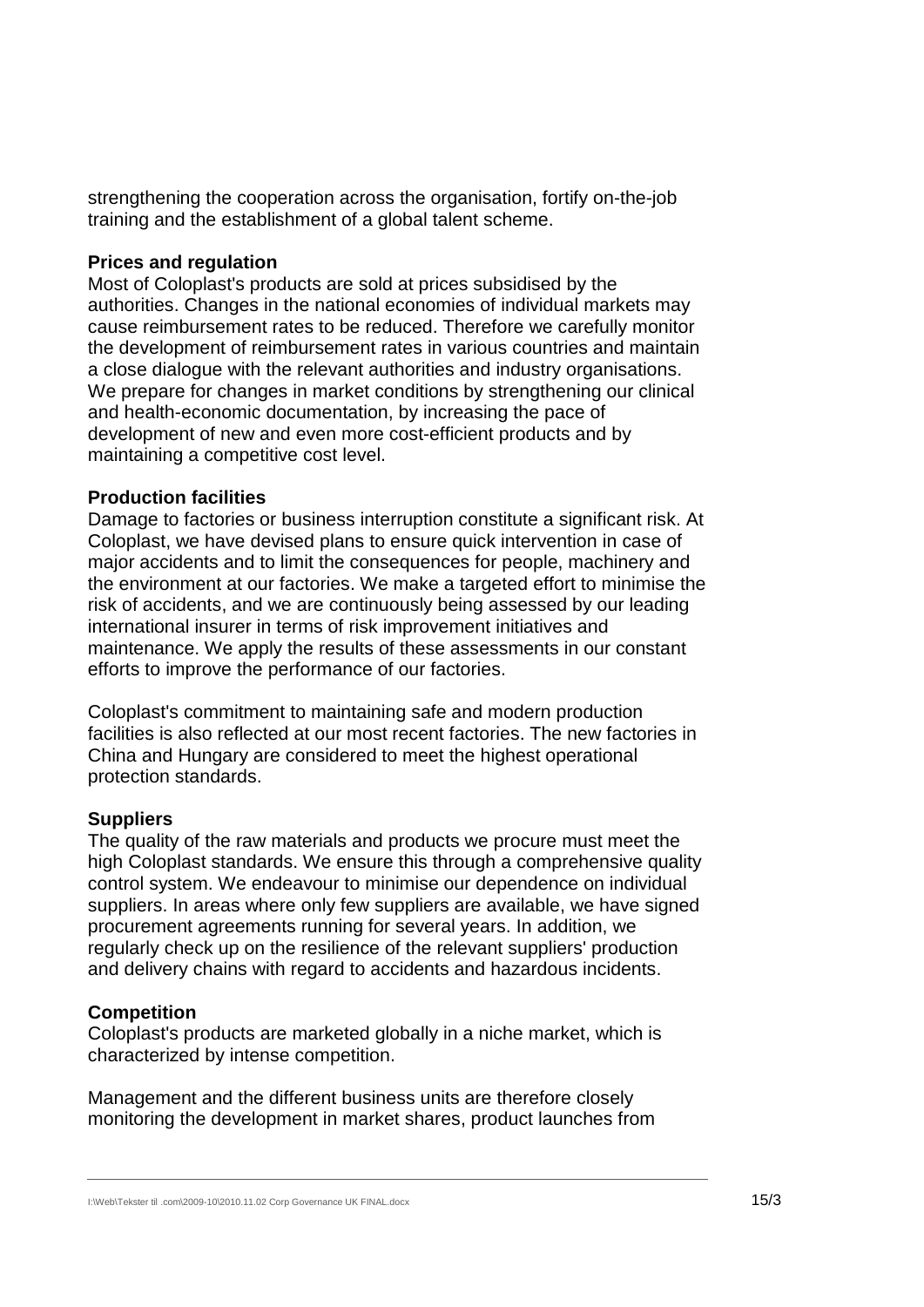competitors and the activity level in general by our competitors.

Changes in the competitive landscape, parallel import and new distribution channels are all factors that can lead to diminishing profit margins for Coloplast. Therefore Coloplast are committed to closely follow the developments in the market.

### **Substitution**

Treatment methods and product technologies are subject to constant development. Over time this may result in changes in the need for and design of Coloplast's products. We monitor these developments and work with leading specialists in treatment and product areas. Today, there are no medical solutions that eliminate or reduce the need for Coloplast's most important products.

#### **Innovation**

In Coloplast the ability to innovate is ensured and continuously developed through close relationships with customers. Customer relationships have been integrated in our systematic processes aiming at identifying customer needs and developing products and services. Our innovative efforts are further enhanced by external partnerships and by acquiring patents / "know how" not generated internally.

### **Quality**

Malfunctioning of our products or bad service lowers customer loyalty and trust, which in turn can negatively impact our reputation or market shares. Ongoing quality problems related to products or processes can lead to loss of different authority approvals or certifications, which will limit Coloplast from access to markets. Therefore we continuously develop and improve the quality management system in Coloplast and closely follow any changes in legislation or market standards. We conduct both internal and external audits and our employees receive quality management training and education. This encompasses monitoring the quality standards of our suppliers.

#### **Environment**

Coloplast has the ambition that all production occurs at sites holding the environmental standard certification ISO 14001. Today, this is the case for more than 90% of the production. This year, our site in Minneapolis, Minn., USA was certified to ISO 14001.

Each year all production sites are reviewed in regard to environmental issues. These reviews include registration of use of raw materials and other production materials, waste generation, energy consumption, climate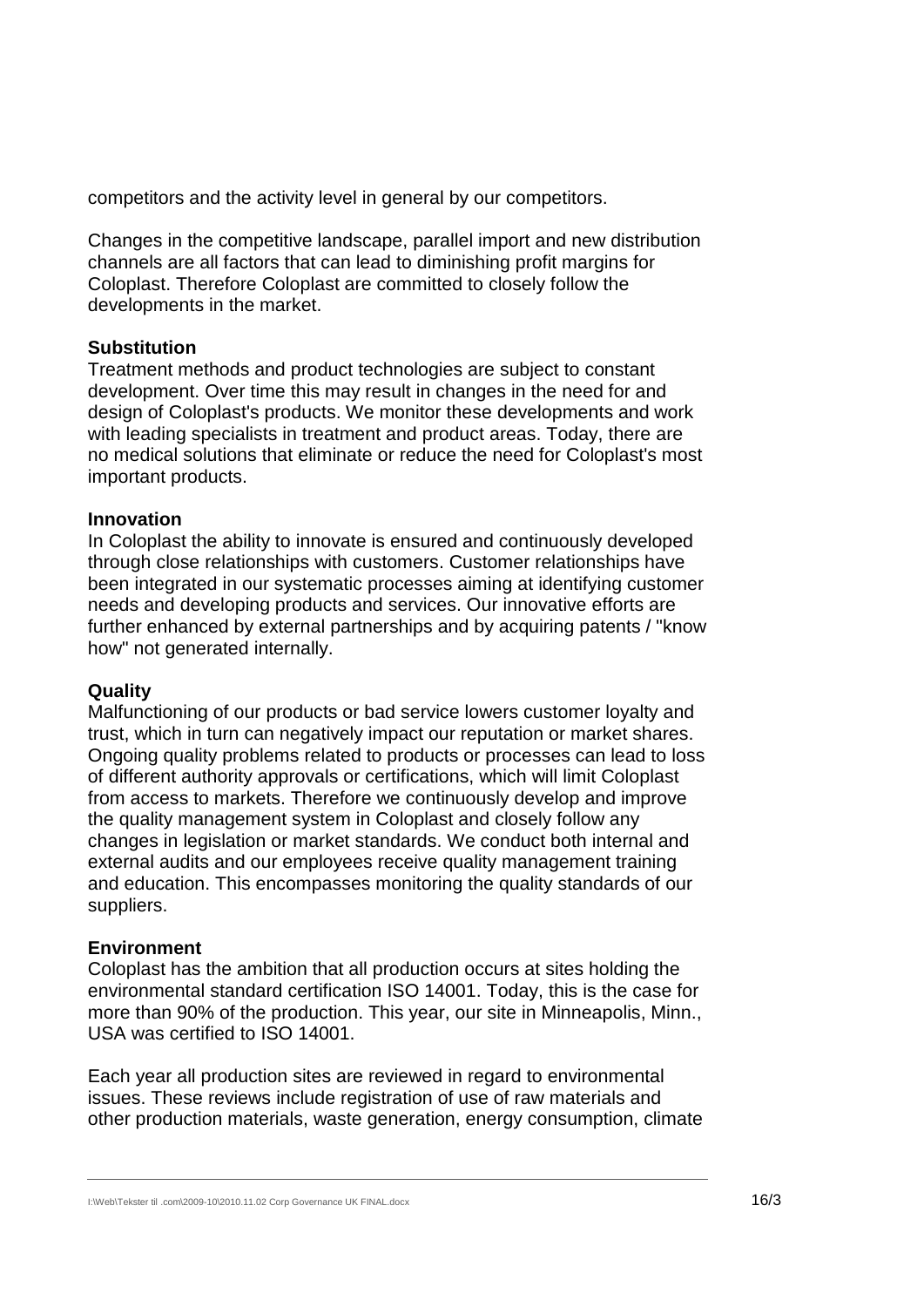gas emissions and air pollution. Additionally plans to avoid environmentally damaging spills are also reviewed. All key environmental issues including regulatory requirements and ISO14001 requirements are monitored and corrective actions are initiated in case of any deviations.

#### **Corruption and bribery**

As a global enterprise we are regularly faced with dilemmas originating in legal, ethical or cultural differences between the countries in which we conduct business. We need our employees to be able to navigate without compromising our values and principles. Therefore, and because of our firm conviction that good ethics support our reputation, we give high priority to the fight against corruption in our industry.

Coloplast's business ethical standards are defined in our Code of Conduct, which outlaws bribery and set clear guidelines for our interaction with health care professionals as well as rules for gifts and entertainment. We are also committed to the Eucomed Code of Business Practice which establishes similar rules on an European level. Finally, we are also involved in the fight against corruption, having signed the UN's Global Compact and its ten anti-corruption principles. Coloplast has established a whistleblower hotline.

### **Exchange rate developments**

Coloplast is a global business and the reported financial results are impacted by developments in exchange rates. The company's reporting currency and functional currency is the Danish krone, which is closely linked to the euro. However, Coloplast also has substantial exposure to other currencies, especially the US dollar, the pound sterling and Hungarian forint. The management of these currencies is described in the annual report.

#### **Company acquisitions**

Coloplast considers potential merger, acquisition and divestment opportunities on an ongoing basis. In cases of this nature the company faces risks with respect to valuation, integration and/or separation of business units. Due to the extent of such risks, Coloplast may have to rely on both internal and external resources for a valuation of the risks identified.

#### **Insurance**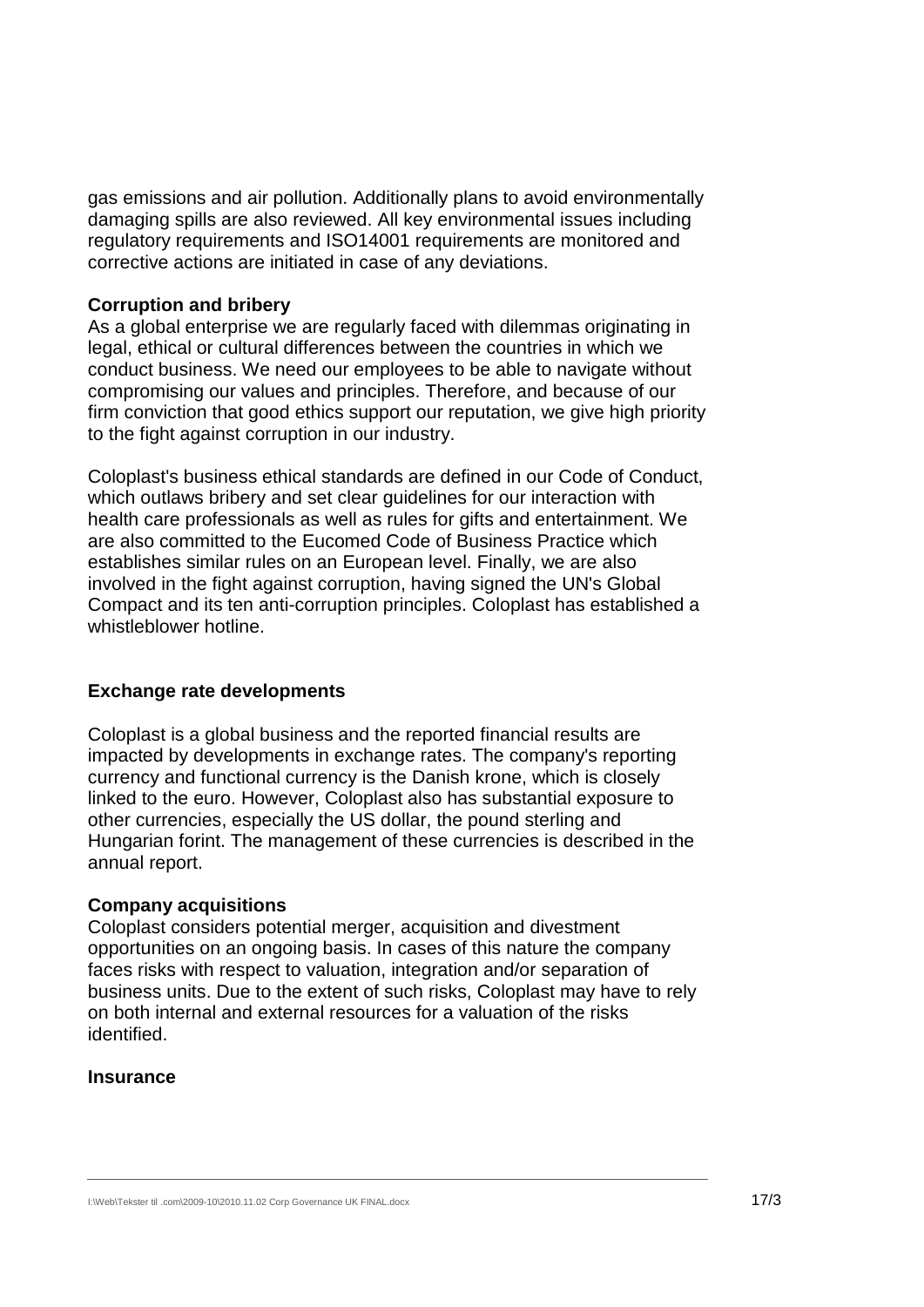As transfer of risk to a third party is typically affected through insurance, such tasks form a part of the duties of Risk Management. A status on relevant insurance-related issues is submitted to the Executive Management and the Board of Directors along with the quarterly risk update.

The Group's annual insurance report is submitted to the Board of Directors for approval. Included in Coloplast's insurance programme are insurances relating to buildings, consequential loss, liability, transport and various employee-related insurances.

### **8. Audit**

#### **Nomination of the Board of Directors**

In consultation with the Executive Management, the Board of Directors makes an annual, specific and critical assessment of the independence and competences of the auditors, which forms the basis of the Board's nomination of an auditor for approval by the company in general meeting.

The shareholder-appointed auditor conducts an audit of the consolidated financial statements and the underlying Danish subsidiaries. We aim for the financial statements of subsidiaries, associates and representative offices to be conducted by the same auditing firm.

#### **Agreement with auditors**

An agreement is signed by the Board of Directors and the auditor, specifying the auditing tasks and the fee payable. The agreement implies that the basis for planning and implementing the audit tasks is the auditors' thorough knowledge about the Company's activities, the special conditions of the industry, the company's organisation, administrative systems, controls and other relevant aspects.

In the first calendar quarter of each year, a meeting is held between the auditor and the audit committee with a view to ensuring direct communication and assessing the independence of the auditors. Minutes from this meeting are taken by the Chairman who reports on the meeting at the next board meeting.

#### **Non-audit services**

The Board lays down annually the overall, general scope of the auditor's delivery of non-audit services. According to the rules of procedure of the Executive Management, non-audit services expected to exceed the total annual audit fees, in total or DKK 1.5m per single assignment must be presented to the Chairman and Deputy Chairman of the Board of Directors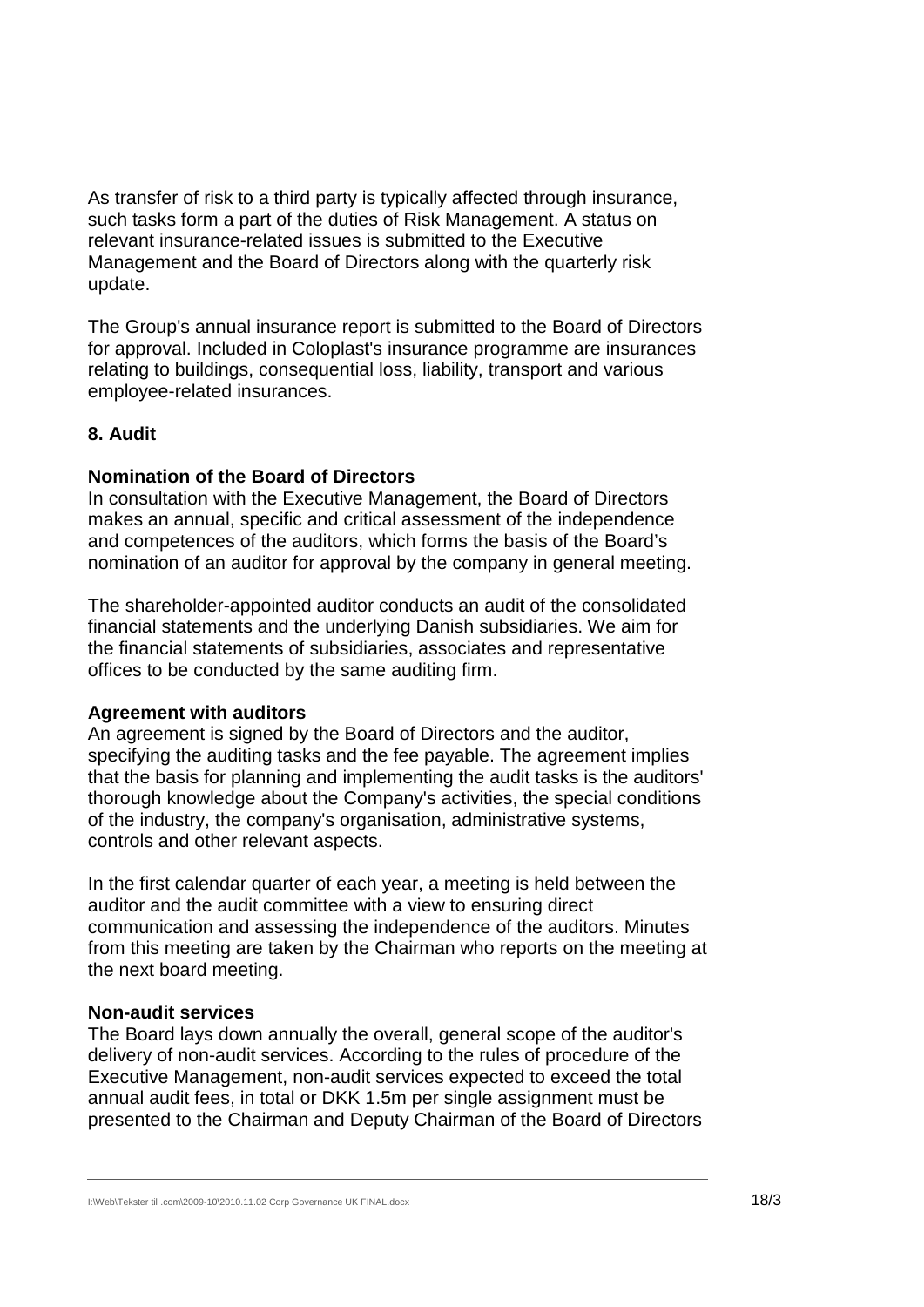for approval before an agreement is signed with respect to such services.

### **Accounting policies**

Prior to the presentation of the annual report each year, the audit committee meets with the auditors to discuss accounting matters; The Executive Management also attends this meeting, at which preparations are made for the Board of Directors' to discuss the annual accounts meeting. The preparations include clarification of important issues relating to the accounts and important issues relating to the audit. Minutes from the meeting are submitted to the Board of Directors.

The Board reviews the proposed annual report and ensures that it has been prepared in compliance with legal requirements and the provisions of the articles of association and moreover complies with good business conduct and accounting standards. The review comprises to accounting policies, significant financial estimates, assessment of the balance sheet items as well as accounting specifications, statement and description of the items included.

The proposed annual report is audited by the shareholder-appointed auditors.

### **Result of the audit**

The discussion of the annual report includes the letter of findings submitted by the auditors appointed by the general meeting, which confirms that the annual report has been audited in compliance with Danish and international accounting standards. In the auditors' records, the auditor accounts in detail for the audit made.

Auditors are present at the Board meeting discussing the annual report, and they are required at that meeting, among other things, to comment on whether, in their opinion, the annual report gives a true and fair view of the financial position of the Group and the parent company. Moreover, the auditors' letter of findings should indicate whether the annual report has been presented in compliance with legal requirements and the provisions of the articles of association. The auditors' letter of findings also includes an assessment of the balance sheet items and the notes to the financial statements. Finally, the auditor's letter of findings includes comments on whether statutory provisions for reserves have been made and whether the annual report includes the information required by law.

When the annual report has been approved by the Board of Directors, it is endorsed by the auditor appointed by the general meeting. It is subsequently published and presented for adoption by the general